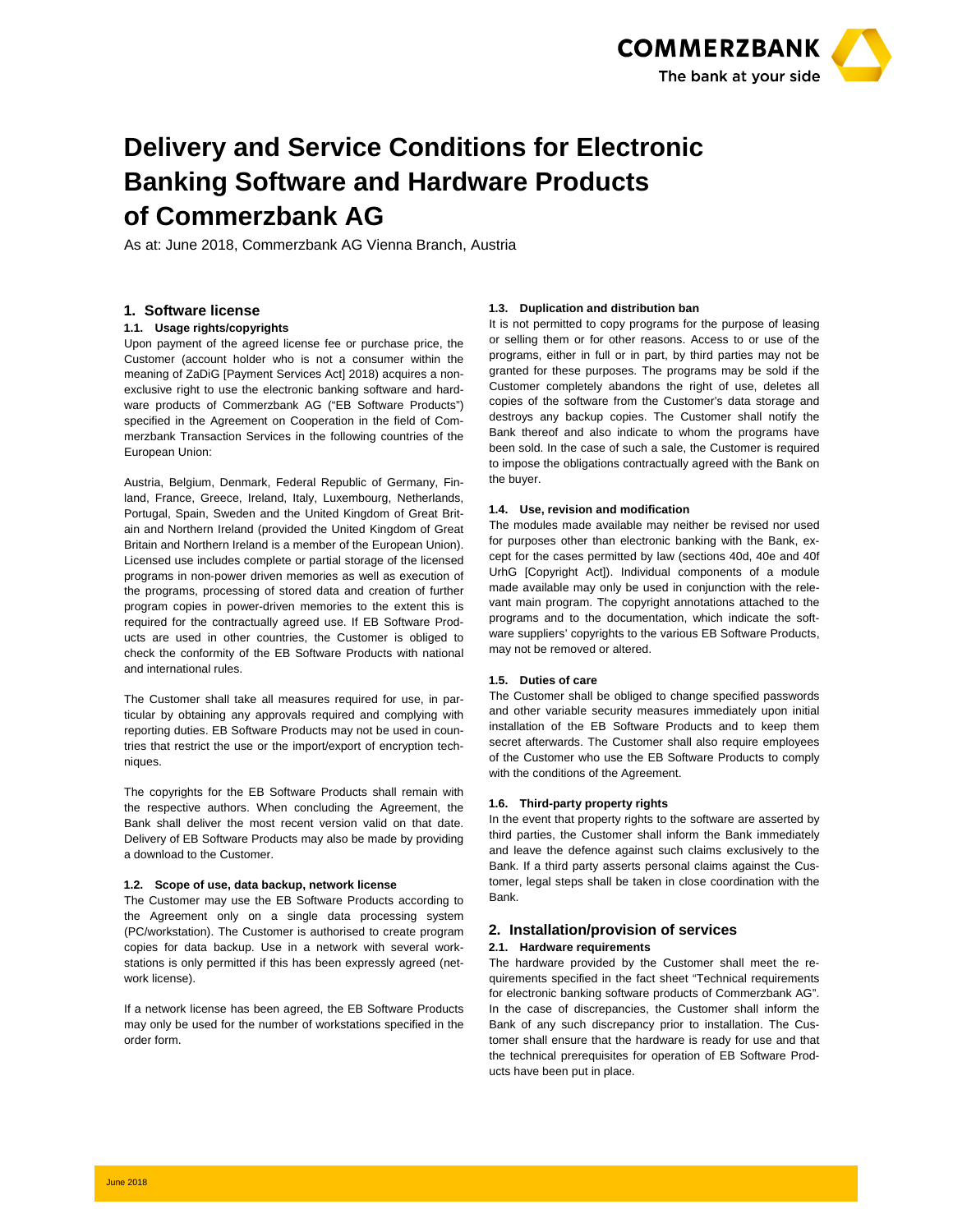#### **2.2. Installation/prerequisites for installation**

The Bank shall install the software on the hardware (PC workstation). To this end, the Bank may commission third parties to act as sub-providers. The Customer shall make sure that the necessary prerequisites for installation are met on the Customer's side.

## **2.3. Provision of services**

In addition to the installation of the Software Products, the Bank may also provide additional services required for maintaining the operational readiness of the EB Software Products (provision of services). The Customer shall order such services separately according to the terms and conditions specified in the order form.

#### **2.4. Modifications to existing computer systems**

For the purpose of installing or providing services, modifications to the Customer's existing hardware or software may become necessary. The Bank shall explain to the Customer the modifications necessary for installation prior to their implementation. When the Customer agrees to such modifications, the Customer shall assure the Bank that there are no legal obstacles (e.g. restrictions specified by lessors) and that other programs and the hardware itself will not be affected by these modifications and that no liability claims will be asserted against the Bank as a result of any damage that may arise.

#### **2.5. Indemnification**

In the event that claims are asserted against the Bank by third parties as a result of such modifications, the Customer shall hold the Bank harmless from and against these claims if the Customer has culpably breached an obligation towards the Bank.

# **3. Software maintenance**

# **3.1. Scope of services**

If software maintenance has been agreed in the order form, the Bank shall provide the following services within the scope of its software maintenance:

- supply of updates, i.e. software adjustments and enhancements
- analysis and remedy of errors in accordance with sections 3.3 and 3.4
- hotline service in accordance with Section 4

#### **3.2. Customer's duty of documentation**

Analysis and removal of errors require that the Customer provide information and data that allow the tracking and/or reproduction of errors.

#### **3.3. Error analysis of third-party EB Software Products**

When the EB Software Products delivered by the Bank contain errors, the Bank may provide subsequent performance at its own discretion by either correcting the errors or delivering new software. In respect of EB Software Products that the Bank, according to the order form, only distributes as a licensee, the Bank needs the assistance of the supplier who will usually correct errors by releasing updates or correction patches. To this end, the Bank shall inform the supplier/licensor of program errors due to the software itself, and aim to ensure that such errors are removed by the next update. The Customer may be asked to wait for the next update if this is reasonably acceptable for the Customer.

**3.4. Error correction for the Bank's EB Software Products**  For EB Software Products that are not third-party products, the Bank shall record errors, analyse them and endeavour to find a solution. To this end, the Bank shall offer, at its discretion, temporary error correction options, workarounds or error removal by means of a correction program (patches) or a new version (update). Patches or updates may also be made available by offering the Customer a download via remote data transmission from a website specified by the Bank.

## **3.5. End of maintenance obligation for previous versions**

The Bank's obligation to provide maintenance for previous software versions ends at the latest 12 months after the Bank's notification that a new software version is available. This shall not apply to the Customer's deficiency claims that result from corresponding legal provisions.

## **4. Hotline service**

#### **4.1. Hotline service**

The Bank has set up a hotline service that will assist the Customer by telephone or email in the use of EB Software Products. If malfunctions or other problems occur during the use of EB Software Products, the Customer may send inquiries to the Bank via the hotline during specified hours. The Customer may contact the hotline by telephone, fax or email at the specified numbers/email addresses.

## **4.2. Duty to check and cooperate when contacting the hotline service**

Inasmuch as the Bank makes suggestions on how to remedy disruptions or other problems via its hotline service, the Customer shall, prior to their implementation, check the effects that the respective measures may have on other hardware and software components. If necessary, the Customer shall contact the supplier of the respective hardware or software prior to implementation of the envisaged measures.

#### **5. Remote maintenance**

When specified in the Agreement on Cooperation in the field of Commerzbank Transaction Services, the Bank may also carry out a respective error analysis or error correction via remote data transmission by establishing a direct communication link to the Customer's computer (e.g. via modem).

As part of remote maintenance, an expert of the Bank may access the Customer's computer via the telecommunication connection and carry out an error analysis. To this end, the Customer shall provide the necessary prerequisites for such access. Particulars in this respect shall be agreed separately.

Inasmuch as the legal provisions do not obligate the Bank to correct deficiencies, the Bank shall not be responsible for the correction of such deficiencies but only for their analysis. Prior to an analysis by remote maintenance, the Customer is obliged to carry out a data backup and to inform the Bank of any possible conflicts with other systems and stored data.

# **6. Training**

If agreed in the Agreement on Cooperation in the field of Commerzbank Transaction Services, the Bank shall provide training measures to instruct the Customer's employees in the use of EB Software Products to the extent specified in the order form. Particulars regarding group size, number of trainers employed